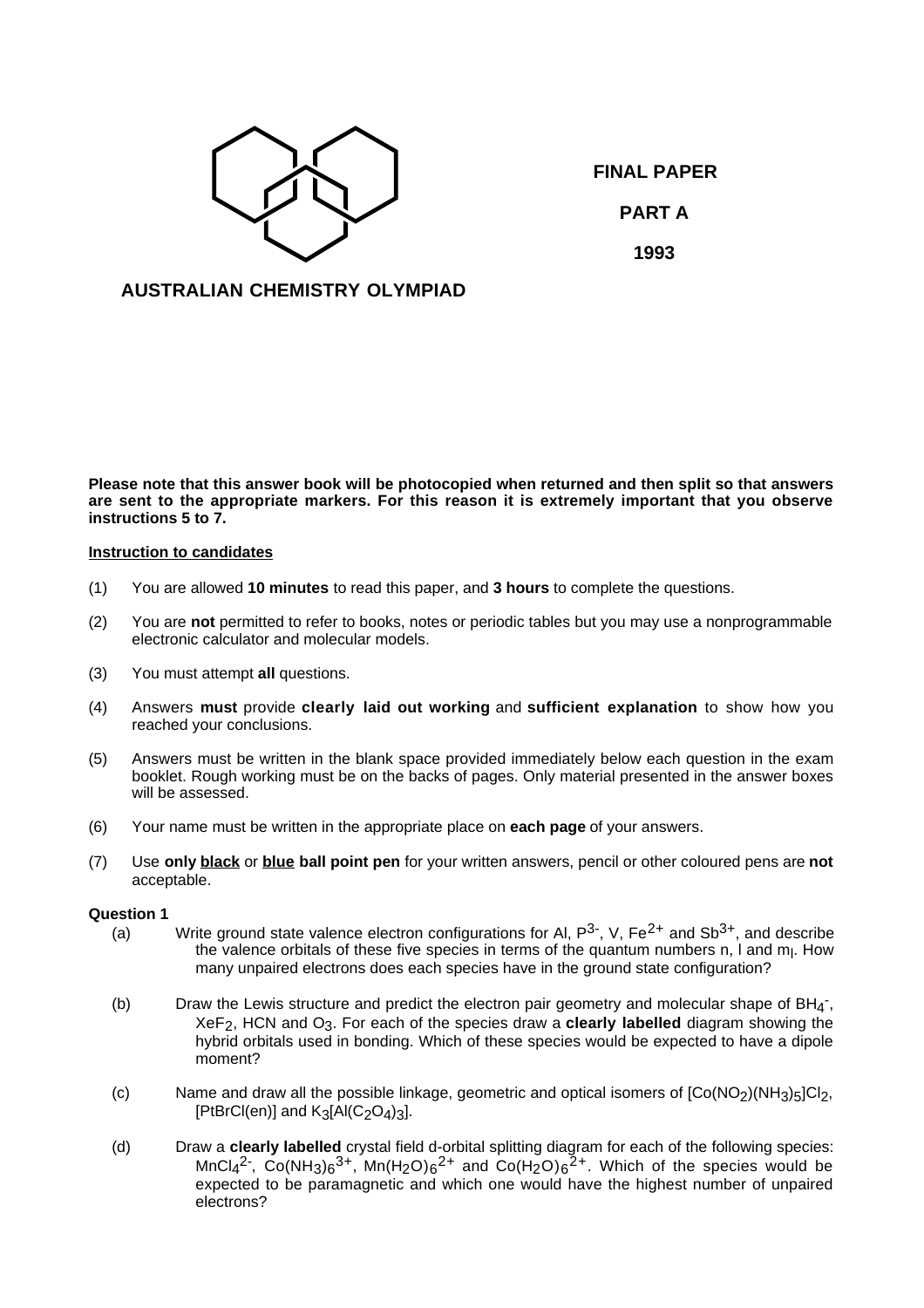### **Question 2**

Graph paper is attached at the end of the question should you require it for this question.

An experiment was conducted into the kinetics of a reaction using a spectrometer to follow the concentration of a light absorbing species as a function of time. During the experiment, the student in charge of proceedings notices a strange change in the value of absorbance at approximately T=10 minutes, ten minutes after the experiment was initiated.

The spectrometer was set to measure A<sub>550</sub>, absorbance at 550 nm.

(a) From the following data, determine the order of the reaction with respect to the chromophoric species. Make any appropriate comments on the "strange" effect the student believed she saw. You may assume Beer's law is valid under the experimental conditions used. (A chromophore is a light absorbing species).

|                | A                 |  |
|----------------|-------------------|--|
| (minutes)      | (arbitrary units) |  |
| 0              | 148.413           |  |
| $\overline{2}$ | 44.701            |  |
| 4              | 13.464            |  |
| 6              | 4.055             |  |
| 8              | 1.221             |  |
| 10             | 0.3679            |  |
| 11             | 0.0343            |  |
| 12             | 0.0317            |  |
| 13             | 0.0295            |  |
| 14             | 0.0275            |  |
| 15             | 0.0258            |  |

- (b) Given that  $\varepsilon = 9876$  mol<sup>-1</sup>m<sup>-1</sup> for the units A is given in the table below, and the path length of the cuvette used is 1.2 cm, determine  $A^\circ$ , the initial concentration of the chromophoric species.
- (c) Given that the reaction under investigation was a complex organic reaction suspected of involving a substitution rate determining step, make any appropriate comments from your answer to the first part of this question.

## **Question 3**

If you require graph paper for this question a sheet is attached at the end of the question.

For the gas phase dissociation reaction  $2A \longrightarrow 2B + C$ , the following data were recorded.

| T<br>(K) | $\Delta G^{\circ}$<br>(kJ) | $K_{eq}$               |
|----------|----------------------------|------------------------|
| 298      | 140.0                      | $2.82 \times 10^{-25}$ |
| 400      | 120.7                      | $1.78 \times 10^{-16}$ |
| 500      | 101.5                      | $2.51 \times 10^{-11}$ |
| 600      | 82.1                       | $1.94 \times 10^{-8}$  |
| 700      | 63.6                       | $1.82 \times 10^{-5}$  |
| 800      | 44.4                       | $1.29 \times 10^{-3}$  |
| 900      | 27.7                       | 0.0248                 |
| 1000     | 11.1                       | 0.264                  |
| 1100     | $-5.9$                     | 1.89                   |
| 1200     | $-23.0$                    | 10.0                   |
| 1300     | $-40.2$                    | 40.8                   |
| 1400     | $-57.0$                    | 132                    |

**Data:** ∆G = ∆G° - T∆S

```
\Delta G = \Delta G^{\circ} + RTInQ
```
R universal gas constant =  $0.0821$  L atm K<sup>-1</sup> mol<sup>-1</sup>  $= 8.314$  J K<sup>-1</sup> mol<sup>-1</sup>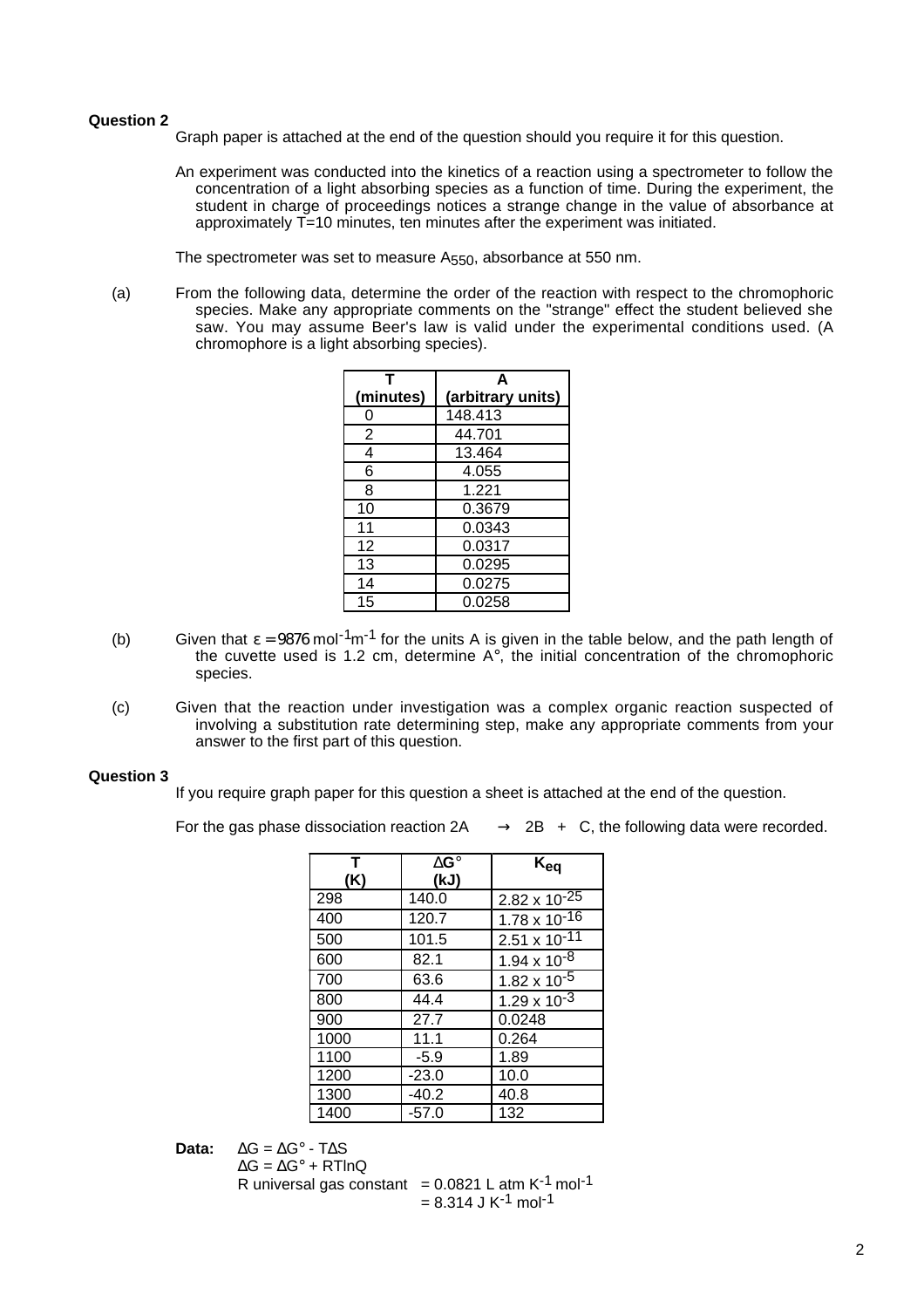- (a) From the table of data, determine the enthalpy ( $\Delta H_{diss}$ ) of dissociation and comment on its variation with temperature.
- (b) Determine ∆S for this system.
- (c) Calculate the percent composition of the gases in equilibrium at 298K and 850K if the total pressure is kept constant at 0.500 atmospheres.

### **Question 4**

(a) A person with average eyesight can see the red colour that  $Fe(SCN)^{2+}$  imparts to an aqueous solution when the concentration of the complex is 6.4 x 10<sup>-6</sup>M or greater. What minimum concentration of KSCN is required in a test kit to detect 1 ppm (ie 1 mg/L) of iron(III) in tap water?

The formation constant of the complex is  $1.4 \times 10^2$ .

(b) The concentration solubility product of CuI is 1.1 x 10<sup>-12</sup>. The formation constant K<sub>2</sub> for the reaction of CuI with I<sup>-</sup> to form CuI<sub>2</sub><sup>-</sup> is 7.9 x 10<sup>-4</sup>. Calculate the solubility of CuI in a  $1.0 \times 10^{-4}$  M solution of KI.

(c) EDTA, often abbreviated to  $H_4Y$ , forms very stable complexes with almost all metal ions. Calculate the fraction of EDTA in the fully deprotonated form,  $Y^{4-}$  in a solution that is buffered to pH 10.20.

The acid dissociation constants of H<sub>4</sub>Y are:<br> $K_1$  1.02 x 10<sup>-2</sup>

- $K_1$  1.02 x 10<sup>-2</sup><br> $K_2$  2.14 x 10<sup>-3</sup>
- $K_2$  2.14 x 10<sup>-3</sup><br> $K_3$  6.92 x 10<sup>-7</sup>
- $K_3$  6.92 x 10<sup>-7</sup><br> $K_4$  5.50 x 10<sup>-1</sup>
- 5.50 x 10<sup>-11</sup>
- (d) Calculate the potential of a platinum electrode in a solution that has been produced by mixing 30.0mL of 0.0100 M potassium dichromate with 50.0 mL of 0.0500 M iron(II) chloride. The pH of the resulting solution is 1.00 and  $E^0$ (Fe<sup>3+</sup>,Fe<sup>2+</sup>) = 0.771 V.

### **Question 5**

(a) Using suitable electron dot (Lewis diagrams) provide structures for the species arising from the following electron movements.

(i)



(iv) Identify the electrophiles in the following list of reagents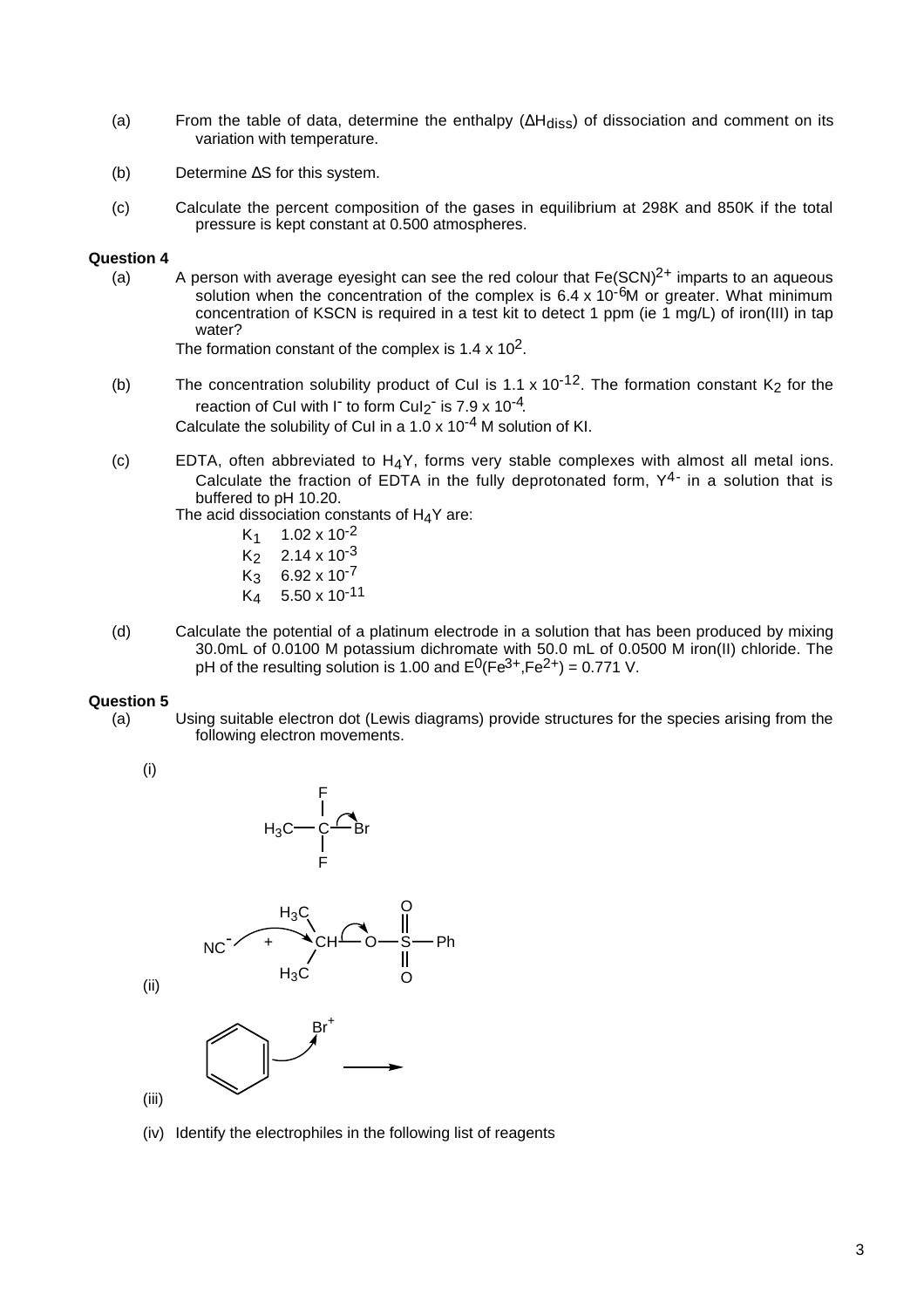$$
BH_3, H_3O^+, HCl(g), NH_2^-, CH_3C \downarrow, NH_3, CS_2
$$

(v) Identify the nucleophiles in the following list of reagents

$$
NH_2^+, OH^-, AICI_3, H_2O, H^{\bullet}O^{\bullet}
$$

(b) (i) Assuming that the following electrophilic additions obey Markovnikov's rule give the final products of the following reactions



(ii) Offer a clear explanation to account for the following observations



trans-1,2-dibromocyclohexane

- (iii) What would you expect the outcome to be if chlorine were to replace bromine as the reagent in the previous reaction?
- (c) (i) Predict the outcome of the following electrophilic substitutions assuming that only one new group bonds to the aromatic ring (ie. monosubstitution occurs)

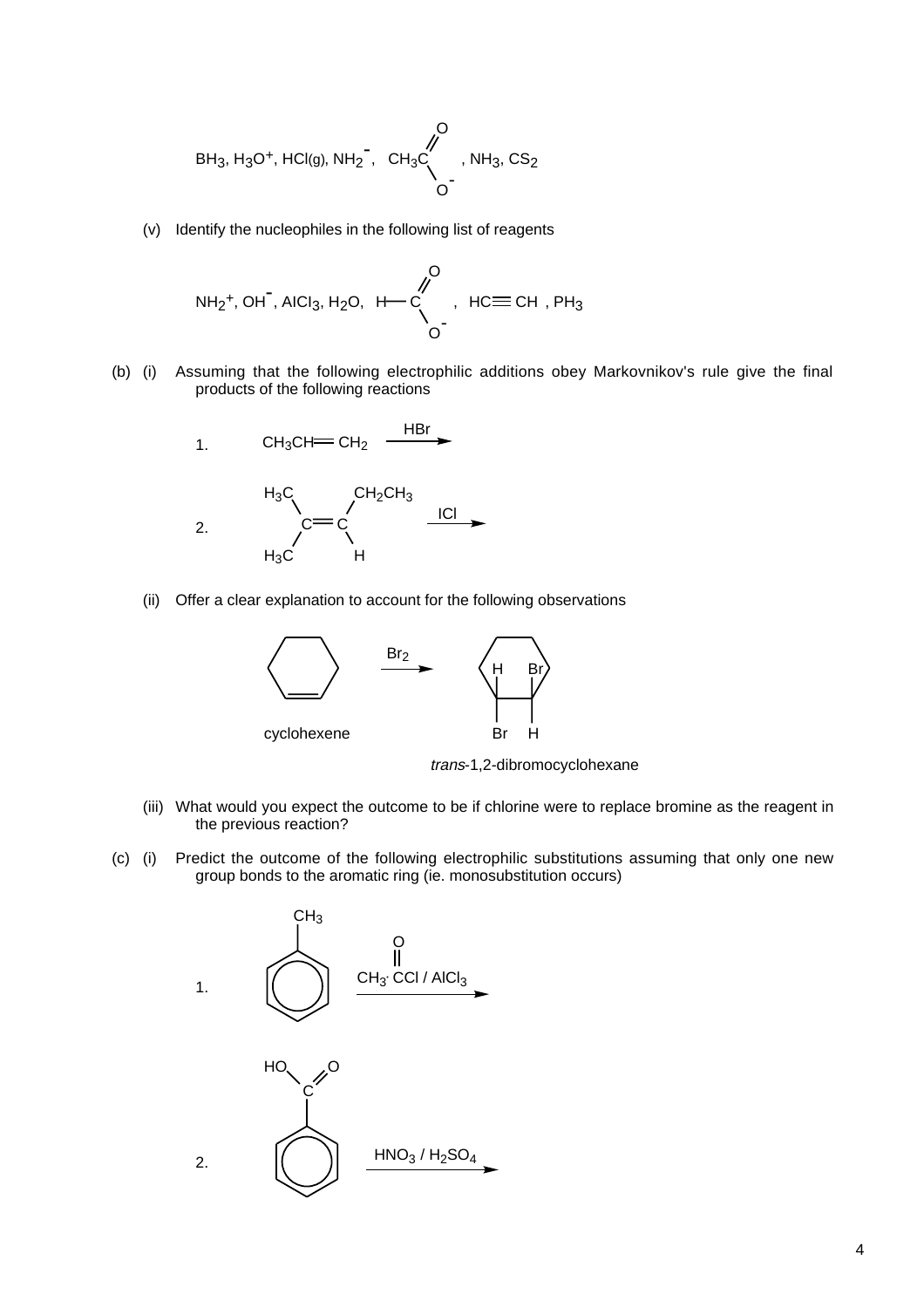

- (ii) Write clear mechanisms to account for all these reactions.
- (d) (i) Give the structure for the product(s) obtained when 1-methylcyclopentene reacts with each of the following reagents
	- 1.  $OSO<sub>4</sub>$  followed by H<sub>2</sub>S
	- 2.  $m$ -chloroperbenzoic acid followed by  $H_3O^+$
	- (ii) Which if any of the products would be capable of separating into a pair of enantiomers?
- (e) The following transformation was observed. Propose a mechanism for it.



(f) The following experimental observations were made. Even though the two reactions proceeded at very different rates, the relative amounts of the products obtained were practically identical.



The first reaction is 7.5 times faster than the second reaction.

- (i) What do these data suggest about the mechanism of the reaction?
- (ii) Why are the rates of the two reactions different?